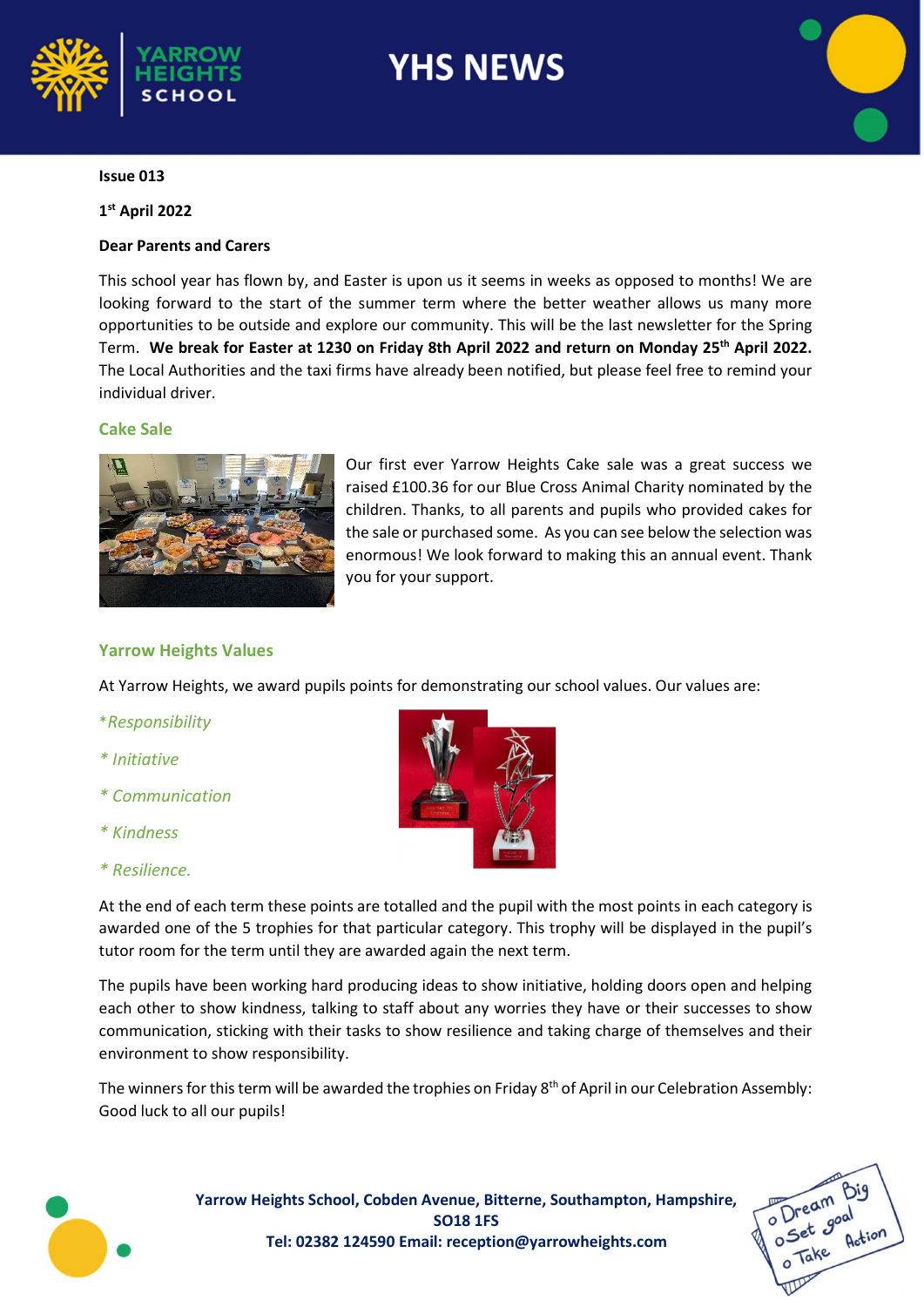

# **YHS NEWS**



#### Enrichment

Our shiny new Yarrow Heights minibus has arrived in school, and staff were not slow in arranging off-site Enrichment activities. In the last two weeks, the children and their staff have enjoyed four outings!

Classes MJ & LH – Visited milestones museum in Winchester, all staff and pupils had a wonderful time and thoroughly enjoyed the experience.

Class LG – Visited to Southampton Art Gallery where they made clay model heads in the Art Gallery workshop before walking around the gallery to look at the artwork. All pupils

behaved incredibly and were rewarded with an ice cream/sorbet



at the end of their trip.

Class RL – Visited Itchen Valley Country Park – all pupils had a great time and thanked the staff for taking them out. Below are some quotes from the children.

EB "It feels like we're all one big family" BW "Something I will always remember from the trip is everyone's smiley and happy faces" AW "This is the first time I've ever been here" ML "We're so lucky to be able to have ice cream on a school trip" IC "I wasn't allowed on trips with my last school because I have autism"

We are so proud of what the children have achieved in such a short space of time. We will be planning many more trips throughout the summer term, we hope, culminating in a whole school, day long visit to Woodmill Outdoor Activities Centre, in July.

#### New Laptops for every pupil

As part of our development plan for the summer term, we have purchased every child a new laptop which will be issued to them personally, to use to support their learning.

I have attached a copy of our Acceptable Use Policy (AUP) that we will be asking all pupils to sign next week prior to receiving their laptops after Easter. Please can we ask for your support to read through the AUP with your child to ensure that they understand the guidelines and the responsibility that comes with sole use of a laptop.

#### Parent Survey

As a new School we are determined to ensure that we constantly reflect upon and evolve our practice so that we can offer all pupils a high-quality and diverse education within a safe, engaging, and responsive environment.

We believe that there are always areas in which we can improve, not only what we do, but how we do it. We frequently ask our pupils, and staff to help us to identify such areas and do our best to embrace their suggestions. If you have not already completed the survey, we would really appreciate you accessing the survey via the link below.



Yarrow Heights School, Cobden Avenue, Bitterne, Southampton, Hampshire, SO18 1FS Tel: 02382 124590 Email: reception@yarrowheights.com